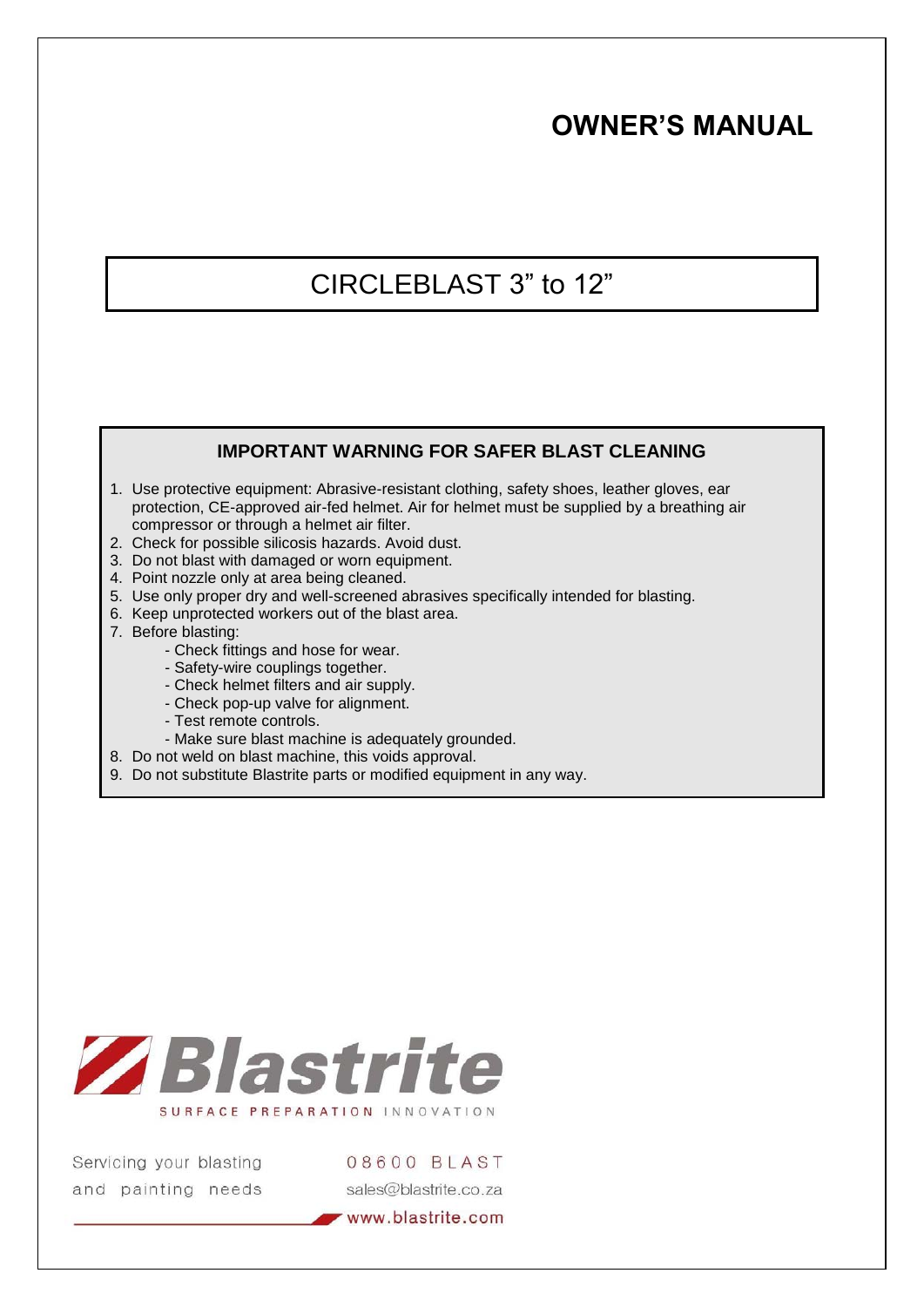#### **1.0 INTRODUCTION**

**1.1 General description.** The Circleblast Internal pipe cleaner is designed to blast clean pipe ranging in size from 3" to 12" (76 to 305 mm) I.D. The tool connects to an abrasive blast machine in place of a standard nozzle. In operation, the Circleblast nozzle directs the air/abrasive mixture at a deflection tip. This tip causes the blast pattern to fan out into a wide, circular pattern, which cleans the inside of the pipe as the tool is passed through. Two centering devices are available to hold the tool in position during passes.

The Circleblast tool is made from the finest materials available. However, some of its internal wear parts are of necessity rather brittle, due to their extreme hardness. The tool should therefor be handled carefully to avoid dropping it or giving it a sharp blow.

#### **2.0 SET-UP**

**2.1 Basic equipment required.** Use of the Circleblast tool requires the same equipment as any other abrasive blast cleaning operation, i.e. an air compressor and an abrasive blast machine. With the standard 1/2" (13 mm) Circleblast nozzle AHBN-8 (art.nr. 21120) a compressor which can supply 200 cfm (5.6  $cbm<sup>3</sup>$ ) at a pressure of 100 psi (6.8 bar) at the nozzle is required. Using the 5/8" (16 mm) nozzle AHBN-10 (art.nr. 21130) increases this requirement to 350 cfm. The blast machine should have 1" (25 mm) piping minimum; a machine with 1¼" (32 mm) piping is strongly recommended when the 5/8" (16 mm) nozzle is used.

**2.2 Abrasives.** The abrasives must be well screened and dry. With the  $\frac{1}{2}$ " (13 mm) nozzle, use 25 mesh abrasive or finer; with 5/8" (16 mm) nozzle, use 16 mesh or finer. Any of the common blasting abrasives can be used, although soft sands give poor result because too much energy is lost in break-up on the deflection tip. Aluminum oxide and silicon carbide should be avoided unless required by job specifications, since these abrasives cause accelerated wear. Steel grit is the ideal medium to use if adequate recovery means are available.

**2.3 Connectors and pipe lances.** The Circleblast tool can be connected directly to the blast hose, using a Blastrite Model CHE-2 nozzle holder, or a pipe lance can be used. A

lance must be used if the conditions of blasting will cause the hose to bend near the point of attachment to the tool. Such a bend disrupts the smooth flow of air to the deflection tip and leads to excessively rapid wear. A smooth flow of air into the tool is essential for top performance.

Ideally, the first two to three feet of a lance should be made from schedule 160 (I.D. 1.160") seamless steel pipe. The extra-thick I.D. of this pipe guarantees that abrasive entering the tool will not hit the tool's inside edge. If standard  $1\frac{1}{4}$  (32 mm) pipe is used, the ends must be square cut and a rubber washer must be placed inside the coupling between the lance and the tool to protect the tool's inside edge from abrasive. Any significant lance-tool gap will create turbulence, leading to extremely rapid wear and loss of cleaning efficiency. When several lengths of pipe are coupled to make a long lance, the ends should be square-cut and threaded extra length to allow them to butt together. This will reduce wear on the lance. (Standard 1¼" (32 mm) threaded pipe will butt together when coupled with Blastrite CFT cast iron quick coupling art.nr. 21630).

**2.4 Center device.** There are two centering devices, a "collar and button" system for 3" to 5" (76 to 127 mm) I.D. pipe and an adjustable centering carriage for 5" to 12" (127 to 305 mm) I.D. pipe.

**a. Collar and button system, (modelCBC-1).** This system has two collars. The one with the larger I.D. mount over the groove in the tool holder; the other mounts over the groove in the tip protection sleeve. The collars are held in place by socket head set screws which tighten into the grooves. There are four sets of snap-in buttons, as indicated by the chart below.

| <b>PIPE SIZE</b>                                      |
|-------------------------------------------------------|
| $3\frac{1}{2}$ " (89 mm) I.D.                         |
| 4" (102 mm) I.D.                                      |
| 4 <sup>1</sup> / <sub>2</sub> " (115 mm) I.D.         |
| 5" (127 mm) I.D.                                      |
| Use collar without button for<br>3" (76 mm) I.D. pipe |
|                                                       |

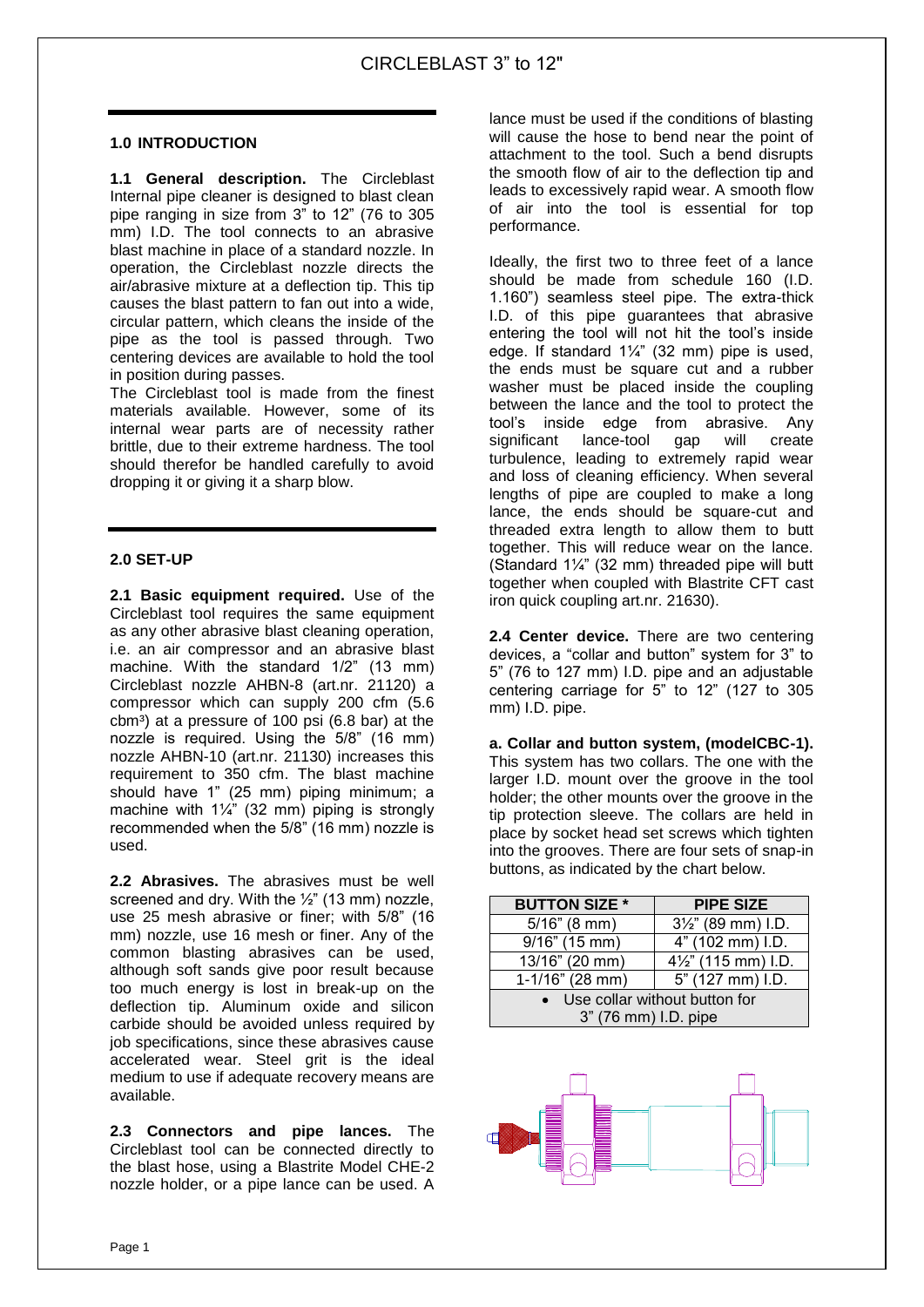# CIRCLEBLAST 3" to 12"

**b. Adjustable centering carriage, (model CBC-2).** The adjustable centering carriage makes use of a special threaded tip protection sleeve, which is furnished with the unit. To mount the Circleblast in the carriage:

**1.** Loosen the curled lock nut, unscrew the standard tip protection sleeve and replace it with the threaded tip protection sleeve.

**2.** Screw the curled lock nut back onto the threaded tip protection sleeve.

**3.** Mount the Circleblast shown in drawing below. Take care not to install it backwards. The socket head set screw in the collar tightens into the groove in the tool holder.

**4.** Screw on the second lock ring (supplied with the carriage).

**5.** Adjust the carriage to required size and use the two lock rings to hold it at that adjustment.



#### **3.0 OPERATION**

**3.1 General instructions.** To blast clean the interior of a pipe, mount the Circleblast tool in the appropriate centering device. Put the tool into the pipe, hold the tool firmly and pressurize the blast machine. BE CAREFUL NOT TO HIT THE DEFLECTION TIP AGAINST THE PIPE. Push the tool through the pipe. Abrasive and blasted material will be blown out the other end. On pipes which require extensive cleaning, push the tool through the pipe and then start blasting, pulling the tool back. Otherwise, abrasive will build up inside the pipe and hamper blasting.

**3.2 Proper abrasive feed.** Too much abrasive seriously hampers the efficiency of the Circleblast tool and results in heavier wear on the parts, with lower production. When blasting at 80 to 100 psi (5.4 to 6.8 bar) with the standard  $\frac{1}{2}$ " (13 mm) nozzle, a 100-pound bag

of sand should last 4 to 5 minutes and 100 pounds of steel grit should last 1.5 to 2 minutes. Adjust abrasive feed if your rates differ significantly from these.

#### **4.0 MAINTENANCE**

**4.1 General instructions.** Always take care not to drop the Circleblast tool or any of its internal wear parts. They are quite brittle due to their hardness and break easily. When inspecting or replacing parts, keep the tool clean and brush abrasive out of cracks, threads, etc. Always replace the rubber gaskets before they wear through. These gaskets are the tool's only protection against the stream of abrasive.

**4.2 Deflection tip and sleeve replacement.** The deflection tip should be replaced when the head is 75% worn away. The stem extension, throat sleeves and the stem support assembly should be replaced before they wear through. To remove these parts, unscrew the tip holding nut and remove the tip. Then unscrew the tip protection sleeve. The nozzle will come out with it. Note that the tungsten carbide sleeves of the stem assembly are not identical. When replacing the tungsten carbide sleeves, make sure that no abrasive gets in between them to cause misalignment of the tip. Do not neglect the brass washers. They act as important shock absorbers. Make sure no abrasive or dirt particles get between the sleeves and the washers. Check worn-out tips for symmetrical wear before discarding them. Uneven wear means either the flow of air / abrasive was not smooth (paragraph 2.3) or the tip was not properly aligned. Do not use great force when tightening the tip holding nut. Hand tightening is preferable.

**4.3 Nozzle replacement.** The ½" (13 mm) nozzle should be replaced when the throat is worn to 5/8" (16 mm) I.D. The 5/8" (16 mm) nozzle should be replaced at 11/16" (18 mm) I.D. These are the maximum wear figures. As the throat size increases, so do air and abrasive requirements. With a small compressor, it may be necessary to replace sooner in order to maintain proper air pressure at the nozzle.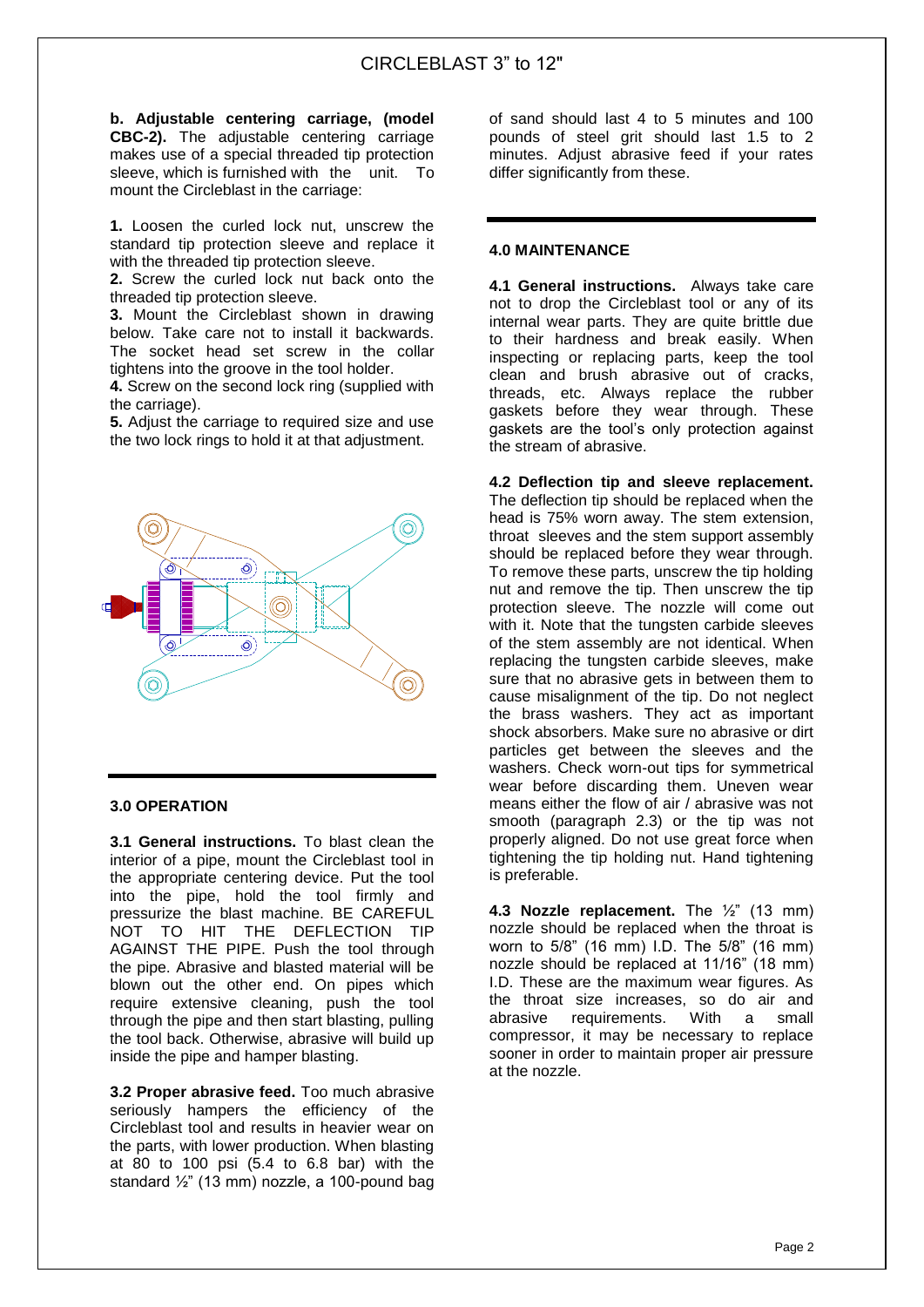### **5.0 SPARE PARTS**

|             | ART.NR.        | <b>MODEL</b>    |          | <b>DESCRIPTION</b>                                                           |     |
|-------------|----------------|-----------------|----------|------------------------------------------------------------------------------|-----|
|             |                |                 |          |                                                                              |     |
| (01)<br>02) | 21120<br>21130 | AHBN -8<br>AHBN | - 10     | 1/2" (13 mm) nozzle Tungsten Carbide<br>5/8" (16 mm) nozzle Tungsten Carbide |     |
| (03)        | 30150          | CB.             | $-111$   | Tool holder                                                                  |     |
| (04)        | 30160          | CВ              | $-110/1$ | * Deflection tip Tungsten Carbide                                            | (1) |
| (05)        | 30180          | CВ              | $-112/1$ | * Stem support assembly Tungsten Carbide                                     | (1) |
| (06)        | 30200          | СB              | $-113/1$ | * Throat sleeve Tungsten Carbide                                             | (2) |
| (08)        | 30230          | CВ              | $-115$   | * Throat rod                                                                 | (1) |
| 09)         | 30240          | CВ              | $-116$   | * Tip holding nut                                                            | (1) |
| 11)         | 30250          | CB.             | - 117    | Protection sleeve threaded                                                   |     |
| 12)         | 30260          | CВ              | $-118$   | Curled lock nut                                                              |     |
| 14)         | 30270          | CВ              | $-119$   | * Stem support gasket                                                        | (2) |
| 15)         | 30280          | CВ              | $-122$   | * Washer brass                                                               | (2) |
| 16)         | 30290          | CB.             | - 123    | * O-ring                                                                     | (1) |
| 17)         | 21350          | <b>CHE</b>      | $-2$     | CHE-2 nozzle holder, aluminum                                                |     |
| 18)         | 21630          | CFT             |          | CFT cast iron quick coupling                                                 |     |

**All (\*)-marked items are included in Circleblast Spare Parts kit (art.nr. 30220) in quantities shown ( ).** 

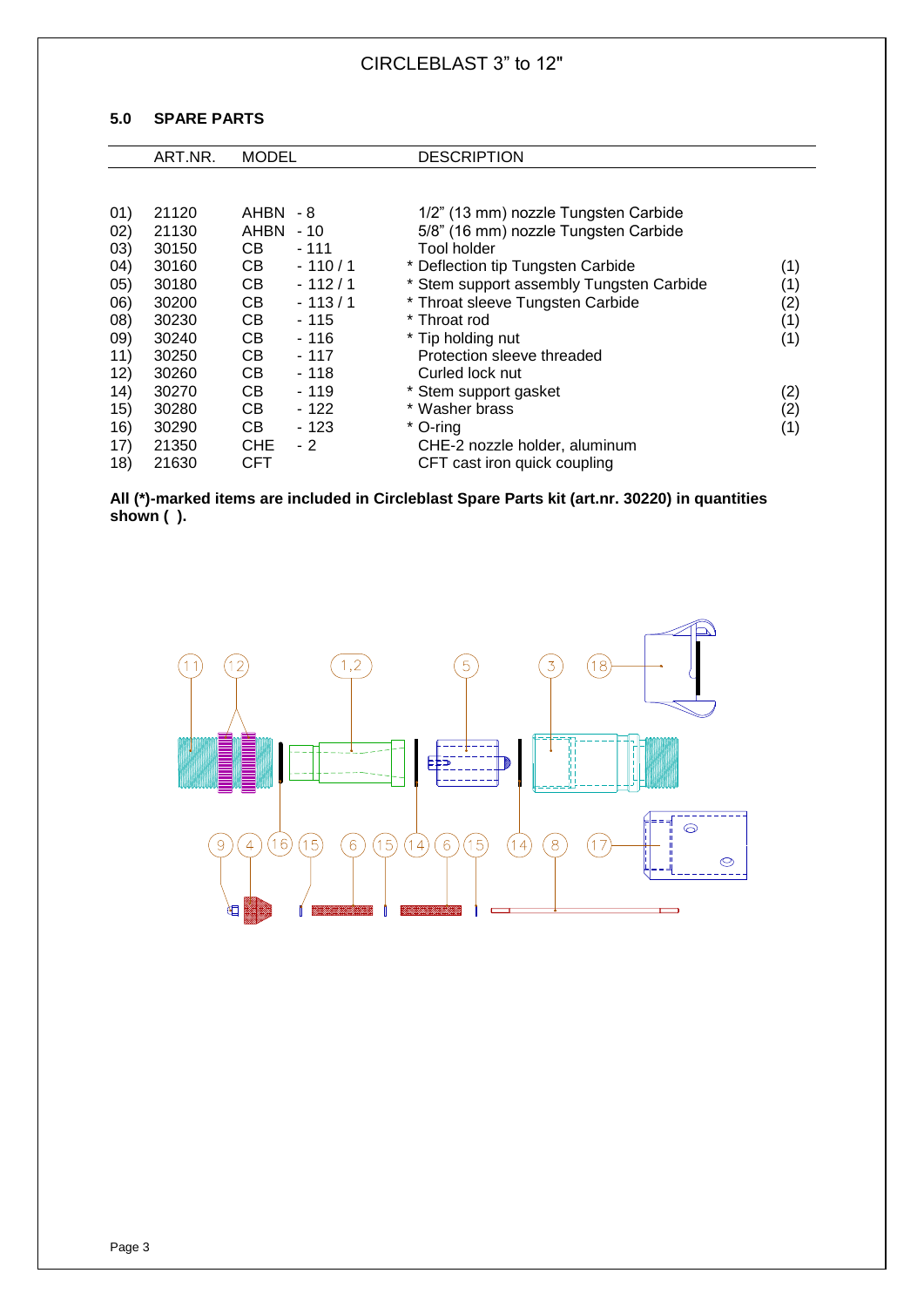# **CIRCLEBLAST**

### **6.0 CENTERING COLLAR**

 $\overline{\phantom{a}}$ 

| ART.NR. | <b>MODEL</b> | <b>DESCRIPTION</b>                                                                                                |
|---------|--------------|-------------------------------------------------------------------------------------------------------------------|
| 30030   | CBC-1        | Centering collars complete, for pipes 3" to 5" (76 to 127<br>mm) I.D., includes collars and four six-button sets. |
|         |              | 3: 4, 5, 6, 7<br>9<br>◎                                                                                           |

#### **6.1 SPARE PARTS**

| 01)<br>02) | 30040<br>30050 | Front collar, cad-plate<br>Rear collar, cad-plate                                         |
|------------|----------------|-------------------------------------------------------------------------------------------|
| (03)       | 30060          | Centering button set: 4 six-button sets                                                   |
| 04)        | 30070          | $(8 \text{ mm})$ long button for $3\frac{1}{2}$ $(89 \text{ mm})$ I.D. pipe<br>5/16"      |
| (05)       | 30080          | $(15 \text{ mm})$ long button for 4"<br>$(102 \text{ mm})$ I.D. pipe<br>9/16"             |
| 06)        | 30090          | $(20 \text{ mm})$ long button for $4\frac{1}{2}$ " $(115 \text{ mm})$ l.D. pipe<br>13/16" |
| (07)       | 30100          | 18/16" (28 mm) long button for 5"<br>$(127 \text{ mm } I.D.$ pipe                         |
| (08)       | 30101          | <b>Bolt</b>                                                                               |
| 09)        | 30102          | Collar locking bolt                                                                       |

## **6.2 ADJUSTABLE CENTERING CARRIAGE**

30110 CBC-2 Adjustable centering carriage. For pipes 5" to 12" (127 to 305 mm) I.D.



#### **6.3 SPARE PARTS**

01) 30120 Wheel complete 02) 30102 Locking bolt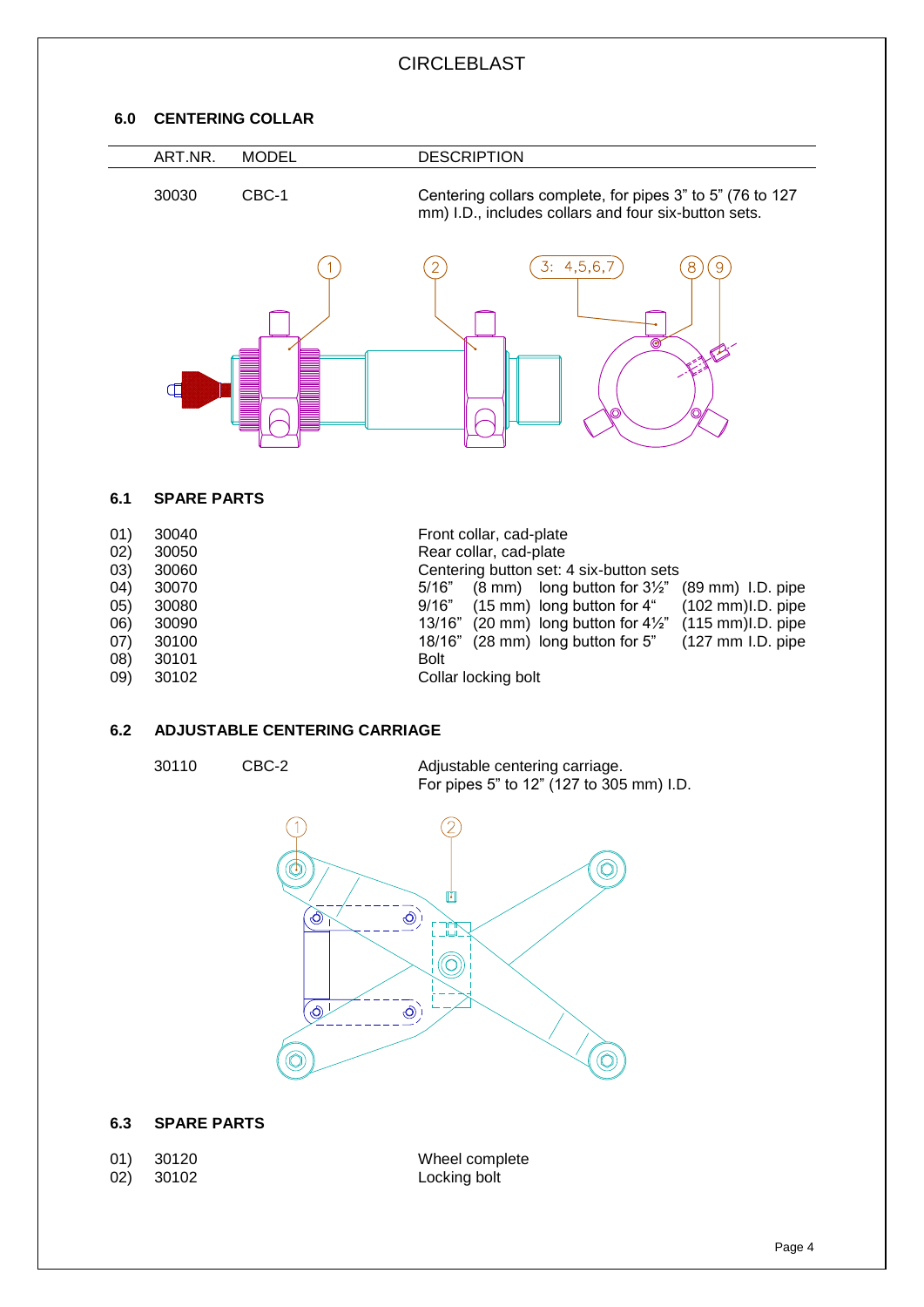| <b>PIPEDIAMETER</b><br>(mm)             | <b>TOOL</b>      | <b>TOOL RANGE</b><br>(mm)            | <b>CENTERING</b><br><b>DEVICE</b> | <b>REQUIRED</b><br><b>NOZZLE</b>       | <b>AIR</b><br><b>CONSUMPTION</b><br>(cfm)<br>(m <sup>3</sup> /min) |
|-----------------------------------------|------------------|--------------------------------------|-----------------------------------|----------------------------------------|--------------------------------------------------------------------|
| $1\frac{1}{4}$ " – 3"<br>$(32 - 76$ mm) | $CB-0$           | $1\frac{1}{4}$ – 3<br>$(35 - 76$ mm) |                                   |                                        | 400<br>11.3                                                        |
| $3" - 12"$<br>$(76 - 305$ mm)           | $CB-1$<br>$CB-2$ | $3" - 5"$<br>$(76 - 127$ mm)         | CBC-1                             | AHBN-8<br>AHBN-10                      | 225<br>6.4<br>400<br>11.3                                          |
|                                         | $CB-1$<br>$CB-2$ | $5" - 12"$<br>$(127 - 305$ mm)       | CBC-2                             | AHBN-8<br>AHBN-10                      | 225<br>6.4<br>11.3<br>400                                          |
|                                         | SB-<br>636-A     | $8" - 10"$<br>$(204 - 254$ mm)       | SPB-19/12<br>Use 120 mm legs      | 2 x ASB-13<br>2 x ASB-14<br>2 x ASB-16 | 200<br>5.7<br>300<br>8.5<br>400<br>12.8                            |
| $8" - 36"$                              | SB-<br>636-A     | $10" - 15"$<br>$(254 - 381$ mm)      | SPB-19/19<br>Use 190 mm legs      | 2 x ASB-15                             | 8.5<br>300                                                         |
| $(204 - 915$ mm)                        | SB-<br>636-A     | $15" - 23"$<br>$(381 - 584$ mm)      | SPB-19/29<br>Use 290 mm legs      | 2 x ASB-16                             | 12.8<br>450                                                        |
|                                         | SB-<br>636-A     | $23" - 36"$<br>$(584 - 915$ mm)      | SPB-19/46<br>Use 290 mm legs      | 2 x ASB-17                             | 12.8<br>450                                                        |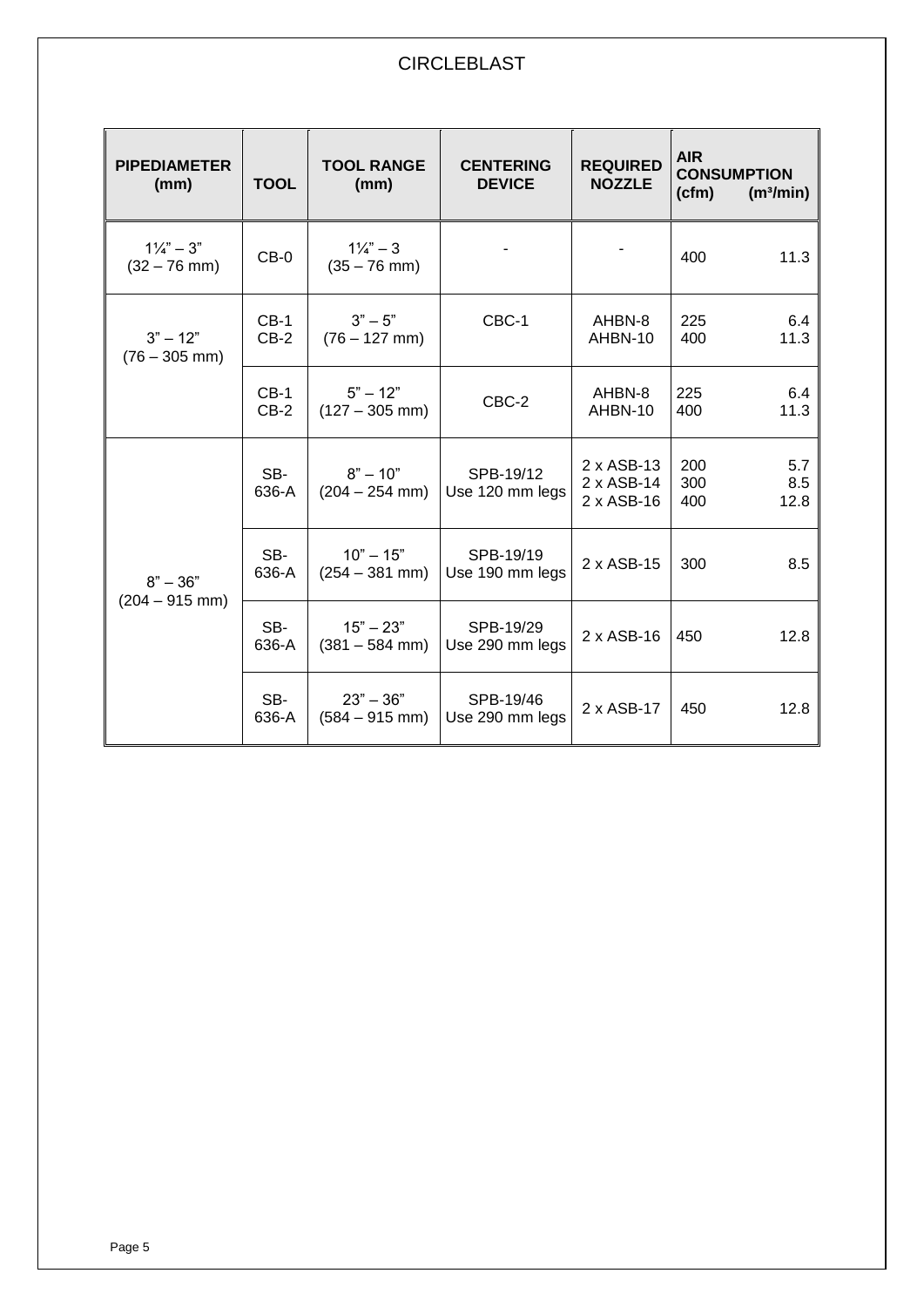| <b>CIRCLEBLAST</b> |        |  |
|--------------------|--------|--|
|                    | NOTES: |  |
|                    |        |  |
|                    |        |  |
|                    |        |  |
|                    |        |  |
|                    |        |  |
|                    |        |  |
|                    |        |  |
|                    |        |  |
|                    |        |  |
|                    |        |  |
|                    |        |  |
|                    |        |  |
|                    |        |  |
|                    |        |  |